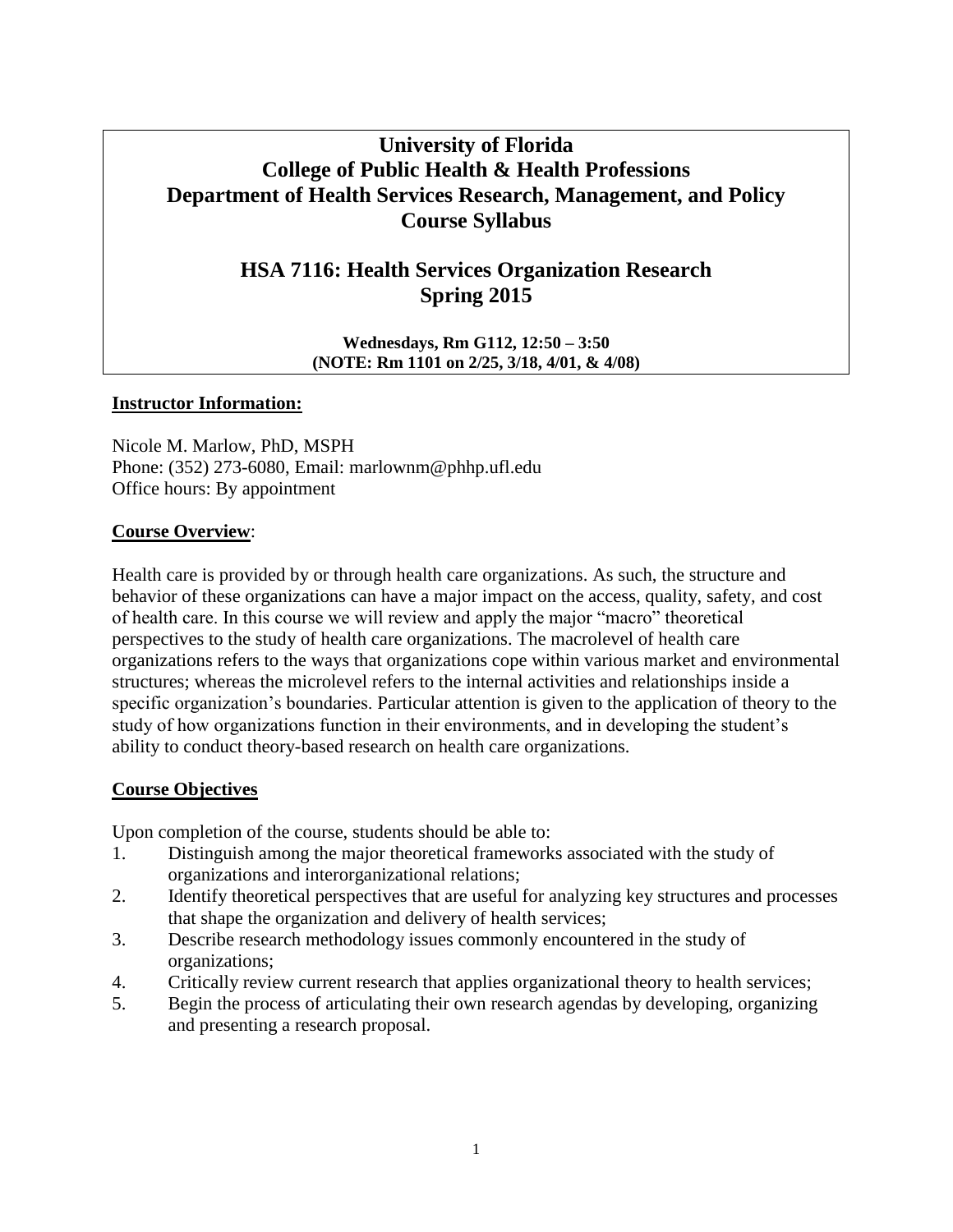# **Disclaimer:**

This syllabus represents my current plans and objectives. As we go through the semester, those plans may need to change to enhance the class learning opportunity. Such changes, communicated clearly, are not unusual and should be expected.

# **Required Reading:**

Scott, W.R. and Davis, G.F. (2007). *Organizations and Organizing: Rational, Natural, and Open System Perspectives*. Upper Saddle River, NJ: Pearson/Prentice Hall.

Aldrich, H. and Ruef, M. (2006). *Organizations Evolving*, 2nd Edition. Thousand Oaks, California: Sage Publications.

Other literature: \*\*\*see reading list for each class session\*\*\*

# **Suggested Reading:**

Mick, S.S. and Shay, P.D. (2014). *Advances in Health Care Organization Theory*, 2<sup>nd</sup> Edition. San Francisco, CA: Jossey-Bass.

Roberts, J. (2007). *The Modern Firm*. New York: Oxford University Press.

## **Course Requirements/Evaluation/Grading Policies:**

## *Topic Teaching (50%)*

The course is in seminar format. Part of the learning at the doctoral level is to develop the ability to conduct a seminar. Moreover, a major part of doctoral-level research and teaching involves being able to synthesize, interpret, and critique other people's work. For this reason, each class session will have a primary and secondary discussant. Each of you will be assigned as the primary discussant for two class sessions and the secondary discussant for an additional two class sessions.

## *Each week…*

*The primary discussant* will be responsible for:

- 1. Synthesizing the assigned readings
- 2. Extracting key concepts from the readings
- 3. Leading and pacing the discussion by means of an in-class presentation. As appropriate, you should facilitate your presentation with visual aids or any other media you think will make your points effectively.
- 4. Developing summary handouts for the class and submitting them to the Canvas assignment link 24 hours in advance of the session (i.e.., Tuesdays by 12:50 PM). The instructor will post these handouts for the class on the course Canvas site.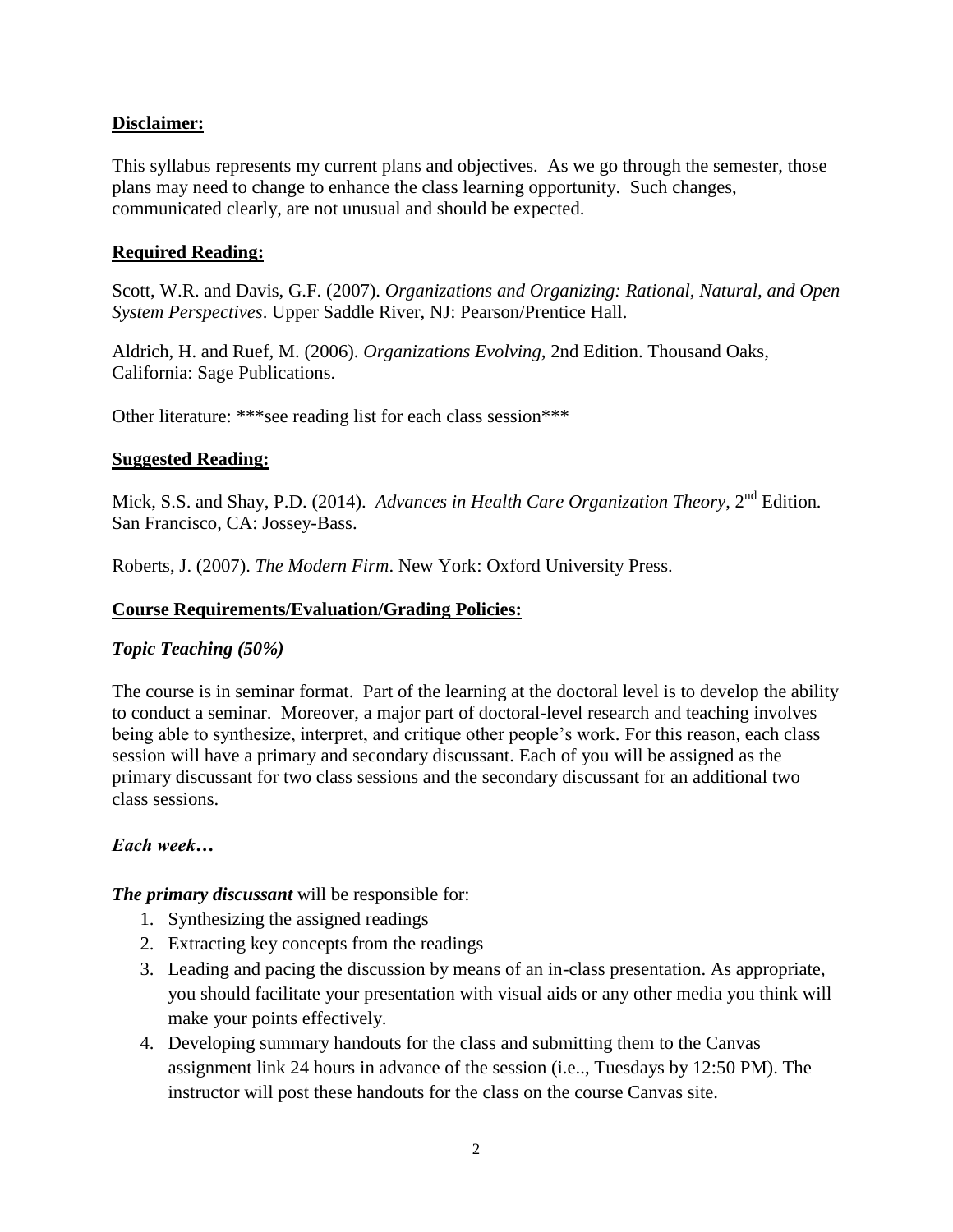- 5. Preparing approximately 3-5 in-depth questions for the class to discuss
- 6. Meeting at least once with the secondary discussant to prepare for the upcoming class

# *The secondary discussant* will be responsible for:

- 1. Knowing the material equally as well as the primary discussant
- 2. Serving as a backup primary discussant in case of an unexpected absence
- 3. Meeting at least once with the primary discussant to prepare for the upcoming class

# *Non-discussant students* will be responsible for:

- 1. Actively discussing all assigned readings during class
- 2. Using their own interpretations, experiences, and knowledge to augment the discussants' materials

# *The instructor* will be responsible for:

- 1. Highlighting and explaining the most critical concepts
- 2. Correcting any misconceptions or oversights in the discussants' presentations
- 3. Pacing the discussion
- 4. Introducing additional discussion questions

# *\*\*\*Additionally, to maximize learning, I strongly encourage all students to meet in small discussion groups each week.\*\*\**

# *The following guides may help discussants prepare for moderating their sessions:*

- 1. Review the assigned readings and identify key premises, assumptions, theoretical arguments, research questions, and methods.
- 2. Constructively critique the material you read by considering what the material tells you, what does the theory predict and explain, what questions remain unanswered, and where the particular study/theory might go from here (particularly for the examination of health care organizations).
- 3. When considering theoretical work, you may want to consider the following as you evaluate the material and prepare your presentation and discussion:
	- a. Describe the theory--What is the theory supposed to explain? What are the key concepts (antecedents, consequences, moderators, etc.)? What is the scope of the theory? What are the appropriate units and levels of the theory?
	- b. Is the theory logically consistent? Can it be empirically tested? If so, how might this be done?
	- c. What are the predictions made by the theory? Are any of the predictions nonobvious or surprising? How or why might these be of interest to academicians? To practitioners?
	- d. How is the theory related to those that we have discussed in the class? Are there any contradictions? How could we reconcile or integrate the differences?
	- e. In what ways do you think this theory could/should be extended, if at all?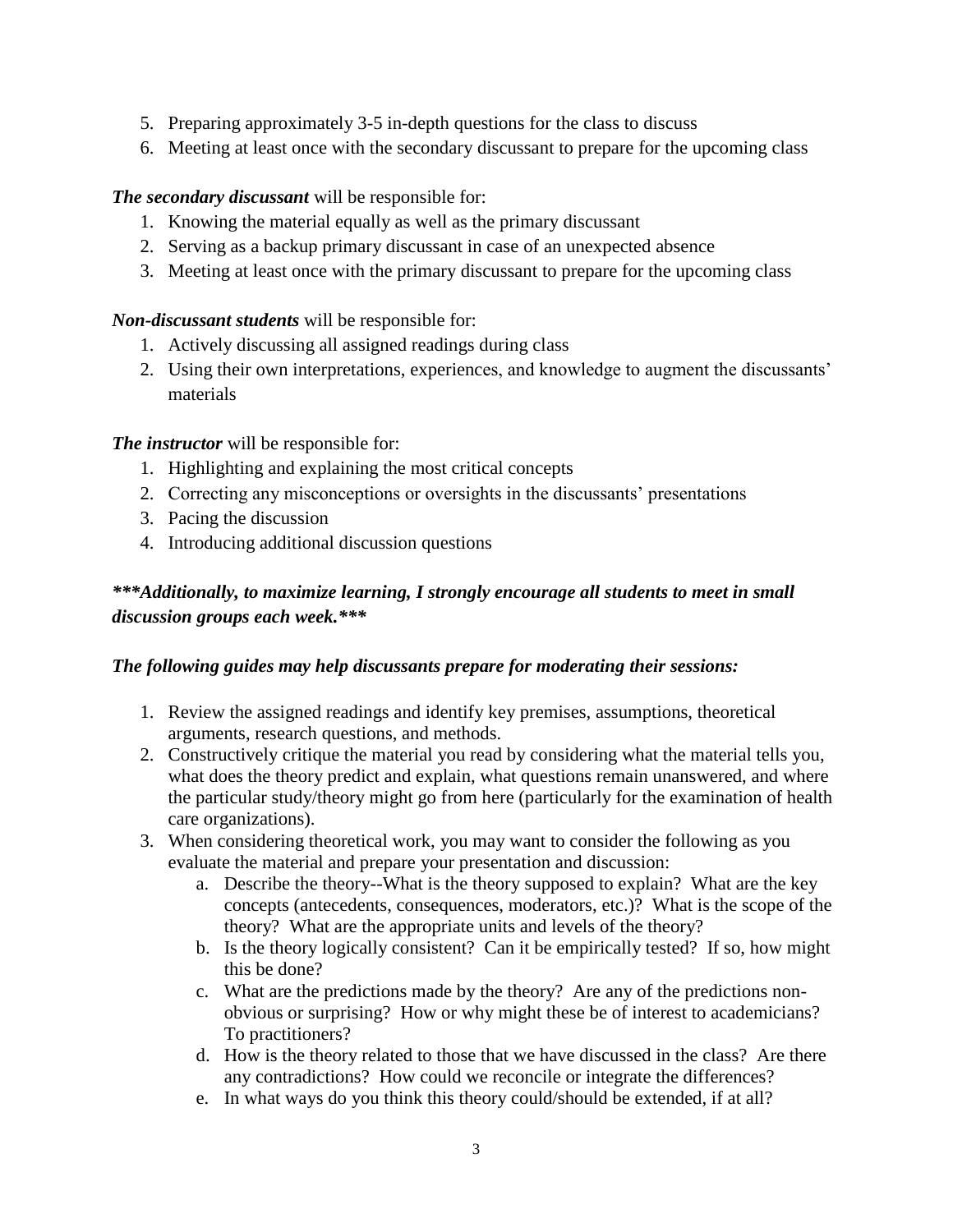- 4. When considering empirical work assigned for the session, consider the following as you evaluate the material and prepare your presentation and discussion:
	- a. What are the research questions examined in the study? Is the significance of the research problem clearly justified?
	- b. Is the theoretical perspective or framework clearly explained? Is it appropriate for addressing the research problem?
	- c. Are there specific hypotheses? Are they clearly justified according to the theoretical perspective or framework?
	- d. How are the theoretical constructs operationalized? To what extent do you agree that the operationalizations are appropriate?
	- e. What is the research design? Is it appropriate? What are the target population and the sample? Is the sample properly selected? Is the sample large enough for the analysis?
	- f. What is the statistical analysis? Is it appropriate for the purpose of the study?
	- g. What are the conclusions of the study? Do you agree with the authors' interpretation? Are there alternative explanations? What might be an appropriate follow-up or extension of the work reported?
- 5. *Students are encouraged to seek out empirical work related to a current phenomenon or issue in the health care sector to enrich the discussion***.** Consider the criteria listed directly above when preparing your discussion of the selected study. Any additional empirical work you plan to include as part of your presentation should be emailed to the instructor 72 hours in advance of the course session (i.e., Sundays at 12:50 PM). The instructor will post your article selection for the class on the course Canvas site. For an excellent overview of the changing landscape of organization theory in the health care sector refer to Chapter 1 of Mick, S.S. and Shay, P.D. (2014). *Advances in Health Care Organization Theory*, 2nd Edition*.* San Francisco, CA: Jossey-Bass: *"…the first decade of this new century was packed with changes and challenges that we believe have profoundly altered the landscape of organization theory and organizational analysis in health care"* (p.3). You will find a PDF file of Chapter 1 of this text posted on the course Canvas site with the Module for our Session 1.

*A high quality presentation and discussion* should include coverage of the core ideas, a balanced critique (i.e., limitations and contributions), while also integrating material from the different readings. The discussants should prompt the class with questions to encourage discussion on key issues in and relationships between the chapters and articles. The leaders should also prompt the class with more basic questions or misunderstandings that arose when reading the material. Remember, class is scheduled to meet for three hours, so you should develop an in-depth set of presentation materials and discussion notes but also synthesize sufficiently so that all materials are covered in discussion.

## *Weekly Participation as Non-Discussants (15%)*

The course is designed as a graduate seminar. This approach allows for substantial exchange and debate. Students are expected to arrive in class prepared to discuss all of the chapters and articles assigned each week. Each student's preparation and contribution is essential to the success of the course. Students are expected to attend every class meeting. *Students will be evaluated on both the quantity and quality of their participation in class discussions.*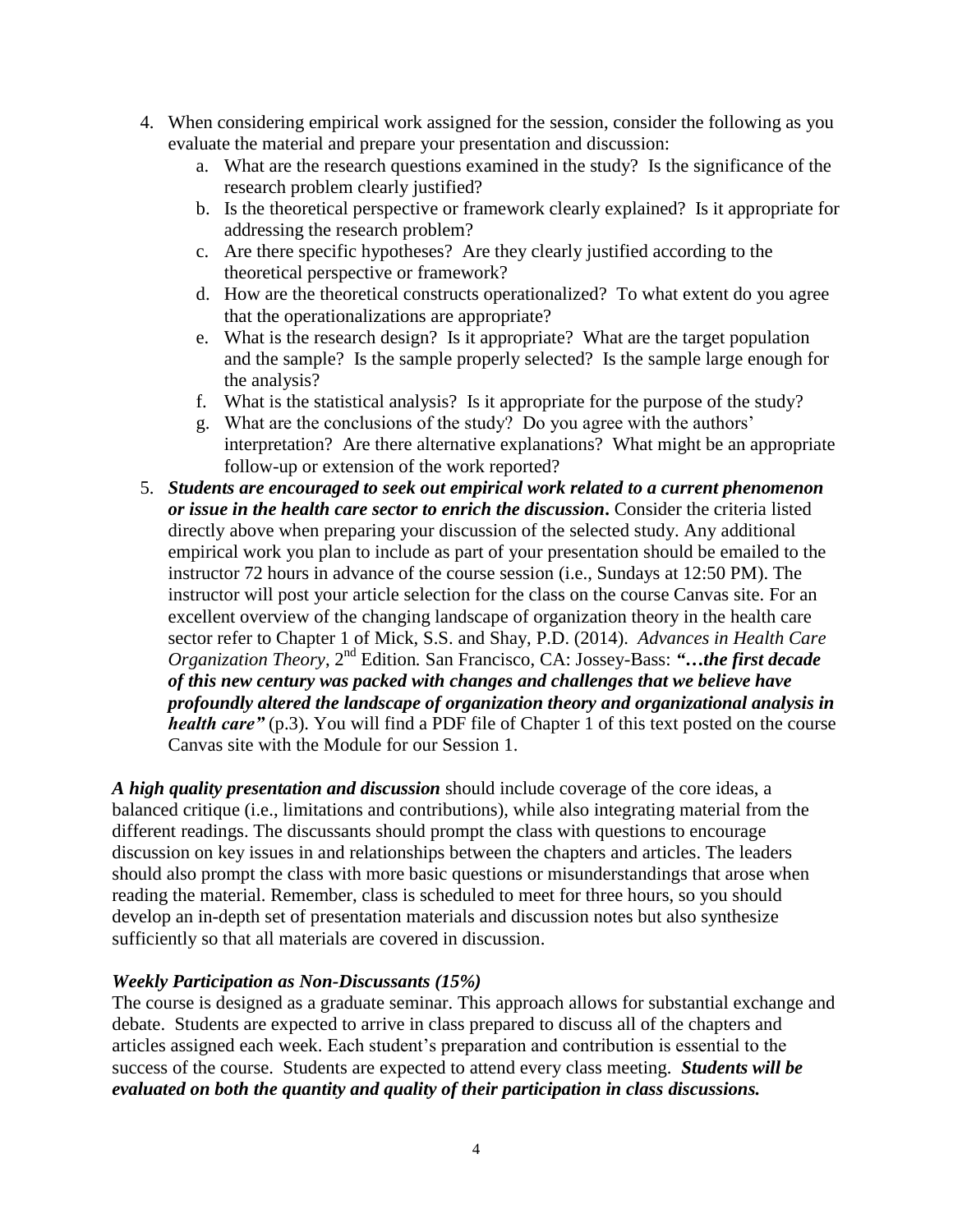## *Review Quiz (10%)*

There will be one summary quiz. The students will be tested on their knowledge of the theories discussed in the course

## *Research Proposal (25%)*

The purpose of the proposal is to apply one or more organizational theories (from those covered in this course) to a current phenomenon or issue in the health care sector and develop hypotheses based on the particular theory. The final paper should be approximately 10-15 pages in length (excluding references), double-spaced, 1 inch margins, and use a 12-point font. Suggested content outline for the proposal is located at the end of the course syllabus. Topics should be submitted to the instructor on Canvas by February 23<sup>rd</sup>, 12:50 PM. Final Submission of proposals are due for submission on Canvas by April  $22<sup>nd</sup>$ , 12:50 PM.

In addition, students will present using PowerPoint a draft of the proposal to the group. A handout of the presentation should be distributed to the instructor and students. This session will provide an opportunity for feedback from the instructor and other students.

# *The total number of points earned will be transformed to letter grades as follows:*

| $93-100 = 4.0$ (A)    | $80-82.9 = 2.67$ (B-) | $67-69.9 = 1.33$ (D+) |
|-----------------------|-----------------------|-----------------------|
| $90-92.9 = 3.67$ (A-) | $77-79.9 = 2.33$ (C+) | $63-66.9 = 1.00$ (D)  |
| $87-89.9 = 3.33$ (B+) | $73-76.9 = 2.00$ (C)  | $60-62.9 = 0.67$ (D-) |
| $83-86.9 = 3.00$ (B)  | $70-72.9 = 1.67$ (C-) | Below $60 = 0$ (E)    |

# **UF Policies:**

**University Policy on Accommodating Students with Disabilities:** Students requesting accommodation for disabilities must first register with the Dean of Students Office [\(http://www.dso.ufl.edu/drc/\)](http://www.dso.ufl.edu/drc/). The Dean of Students Office will provide documentation to the student who must then provide this documentation to the instructor when requesting accommodation. You must submit this documentation prior to submitting assignments or taking the quizzes or exams. Accommodations are not retroactive, therefore, students should contact the office as soon as possible in the term for which they are seeking accommodations.

**University Policy on Academic Misconduct:** Academic honesty and integrity are fundamental values of the University community. Cheating or plagiarism is any form is unacceptable and inexcusable behavior. Students are expected to understand and act in accordance with UF Student Honor Code [\(http://www.dso.ufl.edu/students.php\)](http://www.dso.ufl.edu/students.php).

# *We, the members of the University of Florida community, pledge to hold ourselves and our peers to the highest standards of honesty and integrity.*

**Netiquette: Communication Courtesy:** All members of the class are expected to follow rules of common courtesy in all email messages, threaded discussions and chats.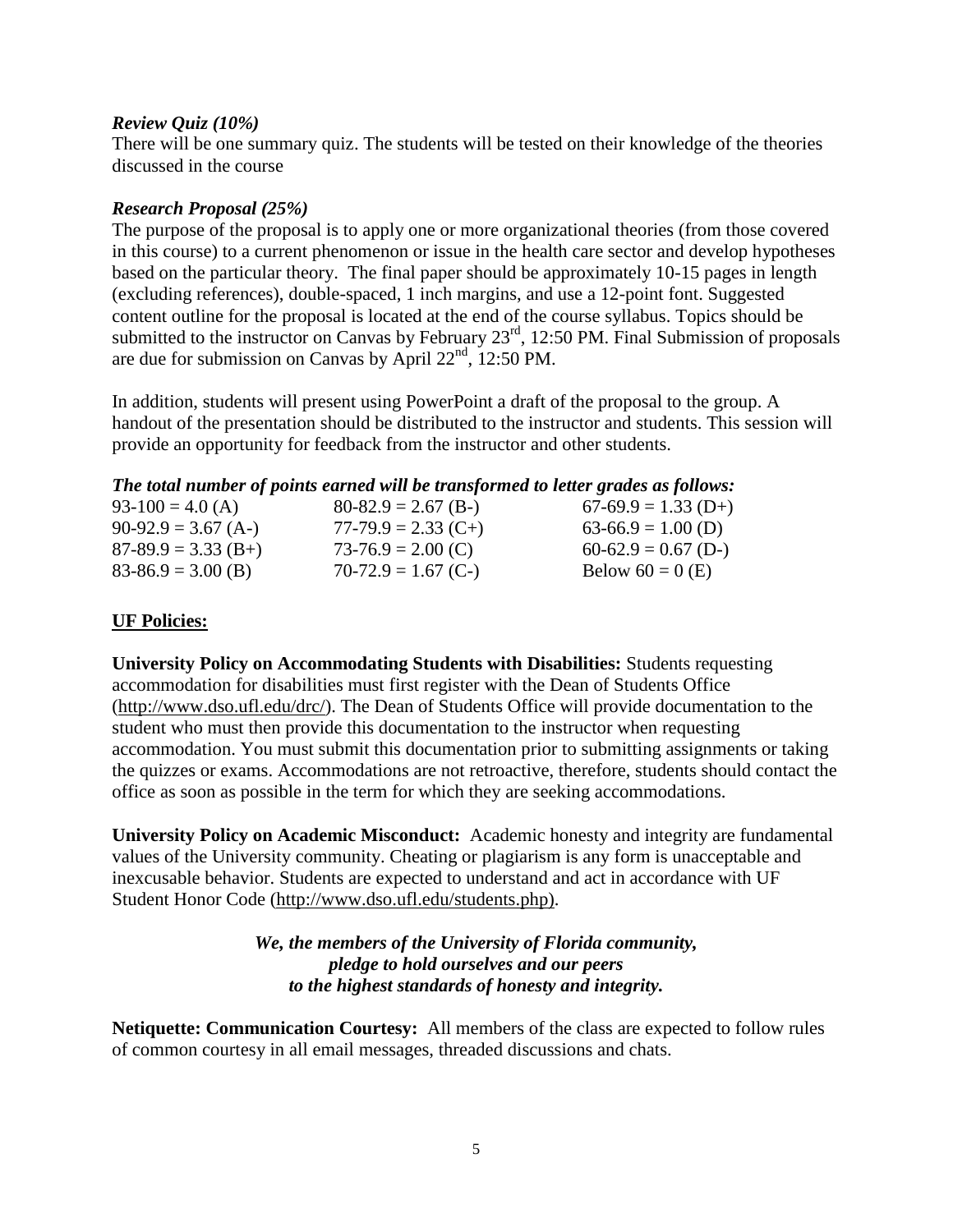# **Policy related to Class Attendance or Other Work:**

You will not obtain a good grade in this course if you do not attend and actively participate in class discussions. Personal issues with respect to class attendance or fulfillment of course requirements will be handled on an individual basis and only in the most extreme of circumstances.

# **Getting Help:**

For issues with technical difficulties for E-learning in Canvas, contact the UF Help Desk at:

- [Learning-support@ufl.edu](mailto:Learning-support@ufl.edu)
- $\bullet$  (352) 392-HELP select option 2
- <https://lss.at.ufl.edu/help.shtml>

\*\*\*Any requests for extensions due to technical issues MUST be accompanied by the ticket number received from LSS when the problem was reported to them. The ticket number will document the time and date of the problem. You MUST e-mail your instructor within 24 hours of the technical difficulty if you wish to request an extension.\*\*\*

Other resources are available for:

- Counseling and Wellness resources [\(http://www.counseling.ufl.edu/cwc/\)](http://www.counseling.ufl.edu/cwc/)
- Student concerns and complaints [\(https://www.dso.ufl.edu/\)](https://www.dso.ufl.edu/)
- Library Help Desk support [\(http://library.health.ufl.edu/help/\)](http://library.health.ufl.edu/help/)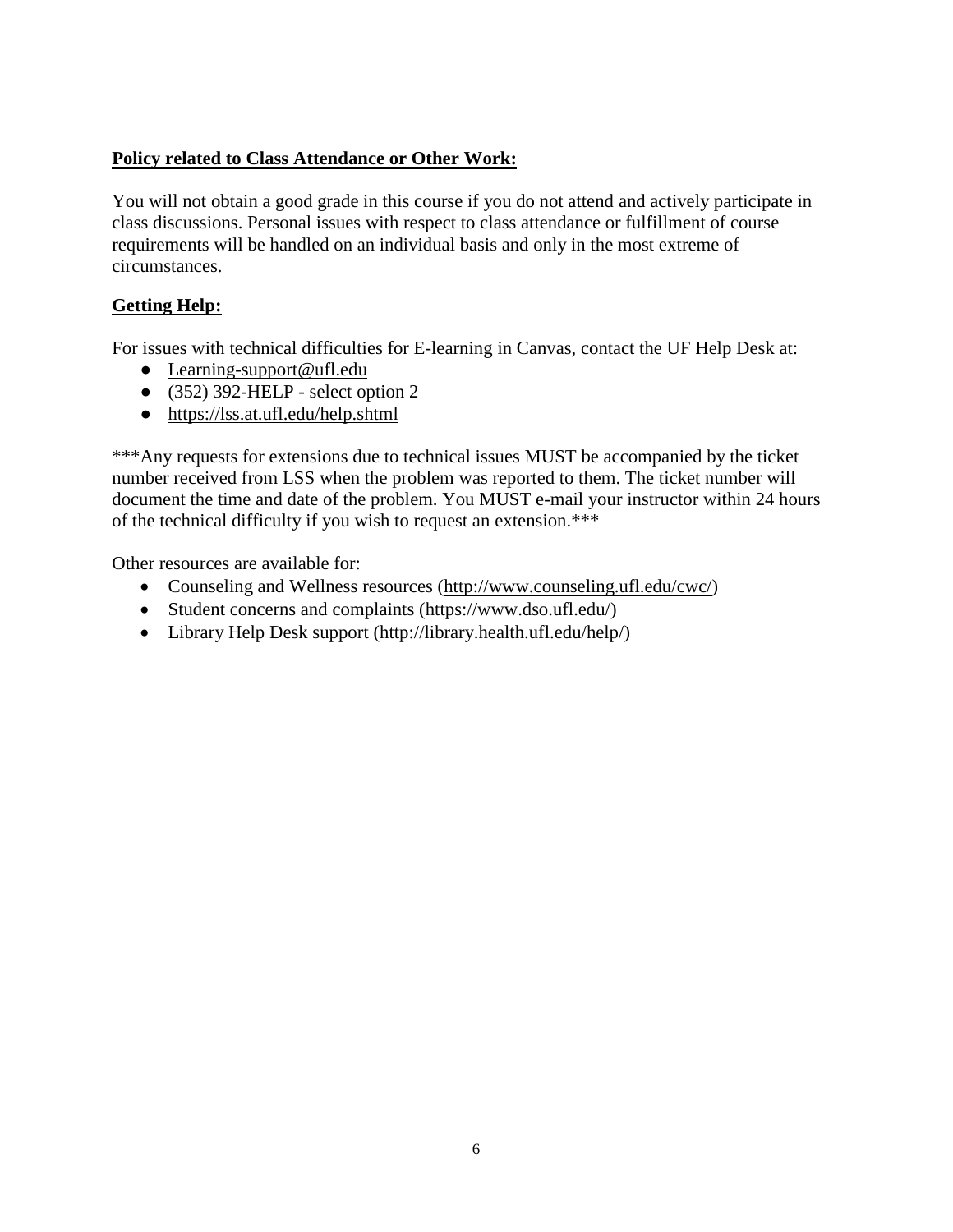| Date                                                                                      | Topic                                                                                                                                                                                      | Session        | Discussants                |  |  |
|-------------------------------------------------------------------------------------------|--------------------------------------------------------------------------------------------------------------------------------------------------------------------------------------------|----------------|----------------------------|--|--|
| Note: Pay attention to Canvas, email and in class announcements for weekly updates to the |                                                                                                                                                                                            |                |                            |  |  |
| schedule, readings, and/or assignments.                                                   |                                                                                                                                                                                            |                |                            |  |  |
| Jan. 7                                                                                    | <b>Course Introduction</b><br>Introductions<br>$\bullet$<br>Review syllabus<br>$\bullet$<br>Primary & Secondary Discussants<br>$\bullet$<br>Overview of Organizational Theory<br>$\bullet$ | $\mathbf{1}$   | Marlow                     |  |  |
| Jan. 14                                                                                   | <b>Contingency Theory</b>                                                                                                                                                                  | $\overline{2}$ | $(1)$ Amaya, $(2)$ Jo      |  |  |
| Jan. 21                                                                                   | <b>Economic Theories</b>                                                                                                                                                                   | 3              | $(1)$ Vaughn, $(2)$ Marlow |  |  |
| Jan. 28                                                                                   | <b>Resource Dependence Theory</b>                                                                                                                                                          | $\overline{4}$ | $(1)$ Jo, $(2)$ Zayas      |  |  |
| Feb. 4                                                                                    | <b>Institutional Theory</b>                                                                                                                                                                | 5              | $(1)$ Jo, $(2)$ Zayas      |  |  |
| Feb. 11                                                                                   | <b>Population Ecology</b>                                                                                                                                                                  | 6              | $(1)$ Samuels, $(2)$ Jo    |  |  |
| Feb. 18                                                                                   | <b>Strategy and Performance</b>                                                                                                                                                            | 7              | $(1)$ Zayas, $(2)$ Samuels |  |  |
| Feb. 23                                                                                   | <b>Research Proposal Topic Due</b>                                                                                                                                                         |                |                            |  |  |
| Feb. 25                                                                                   | Resource Based View of the Firm,<br><b>Industrial Organization Economics</b>                                                                                                               | 8              | $(1)$ Zayas, $(2)$ Samuels |  |  |
| Mar. 4                                                                                    | <b>Spring Break</b>                                                                                                                                                                        |                |                            |  |  |
| Mar. 11                                                                                   | <b>Integrating Multiple Perspectives</b>                                                                                                                                                   | 9              | $(1)$ Amaya, $(2)$ Vaughn  |  |  |
| Mar. 18                                                                                   | Interorganizational Relationships /<br>Network Theory                                                                                                                                      | 10             | $(1)$ Vaughn, $(2)$ Amaya  |  |  |
| Mar. 25                                                                                   | Intraorganizational Processes / Power and<br><b>Organizational Culture</b>                                                                                                                 | 11             | $(1)$ Samuels, $(2)$ Amaya |  |  |
| Apr. $1$                                                                                  | Quiz                                                                                                                                                                                       |                |                            |  |  |
| Apr. 8                                                                                    | <b>No Class - PHHP Research Day</b>                                                                                                                                                        |                |                            |  |  |
| Apr. 15                                                                                   | <b>Student Presentations</b>                                                                                                                                                               |                |                            |  |  |
| Apr. 22                                                                                   | <b>Research Proposal Due</b>                                                                                                                                                               |                |                            |  |  |

# **Course Outline**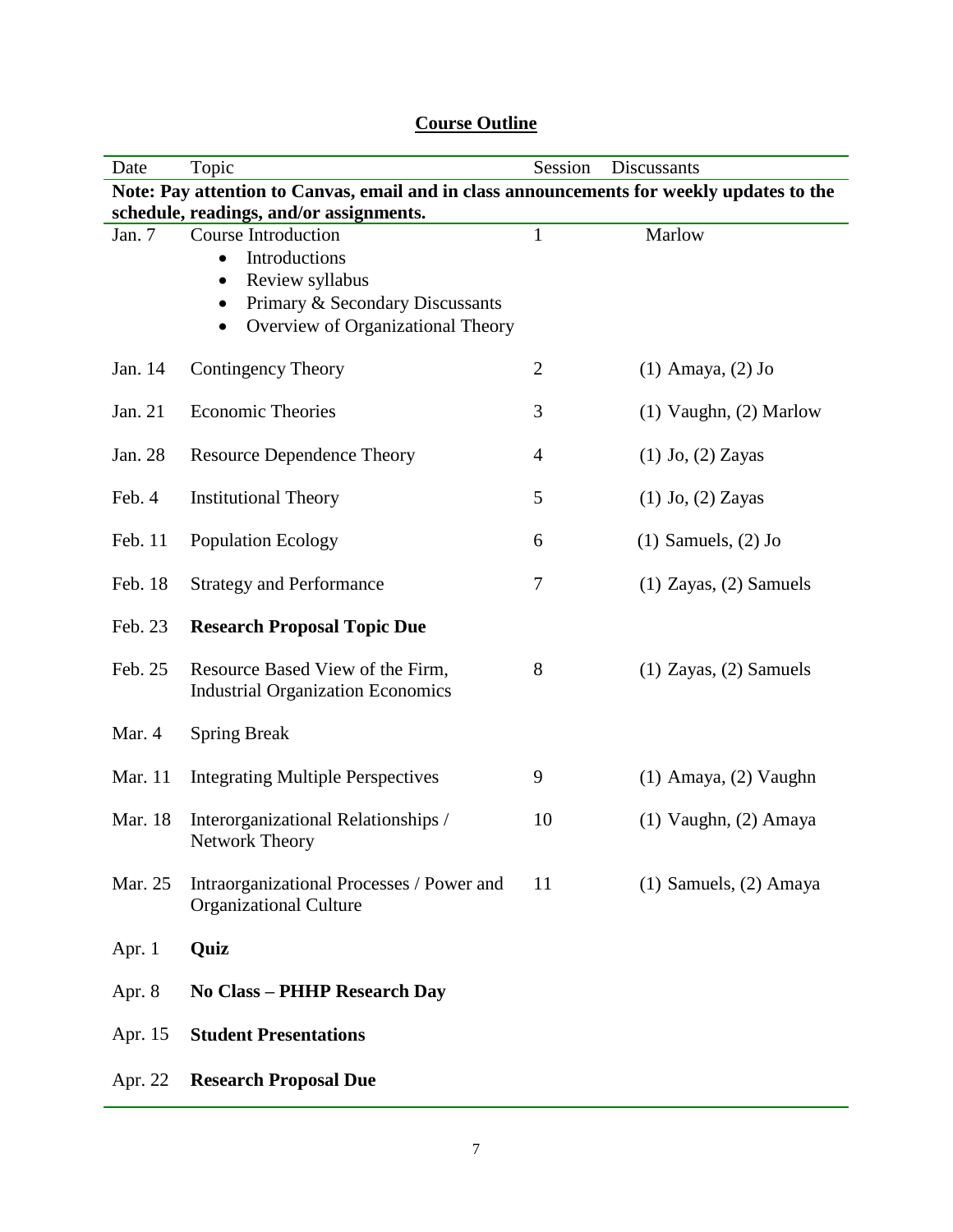# **Assigned Readings:**

# **Session 1: Introduction and Overview of Organizational Theory**

Scott, W.R. and Davis, G.F. (2007). Chapter 1 - The Subject is Organizations; The Verb is Organizing. *Organizations and Organizing: Rational, Natural, and Open System Perspectives*.

Scott, W.R. and Davis, G.F. (2007). Chapter 2 - Organizations as Rational Systems. *Organizations and Organizing: Rational, Natural, and Open System Perspectives*.

Davis, Gerald F. and Marquis, Christopher. (2005). Prospects for Organization Theory in the Early Twenty-First Century: Institutional Fields and Mechanisms. *Organization Science*. 16: 332-343.

Flood, A.B. and Fennell, M.L. (1995). Through the lenses of organizational sociology: The role of organizational theory and research in conceptualizing and examining our health care system. *Journal of Health and Social Behavior*, 35 (extra issue): 154-169.

## **Session 2: Contingency Theory**

Scott, W.R. and Davis, G.F. (2007). Chapter 6 - Technology and Structure **(Also, pages 103- 104)**. *Organizations and Organizing: Rational, Natural, and Open System Perspectives*.

Drazin, Robert; Van De Ven, Andrew H. 1985 "Alternative Forms of Fit in Contingency Theory." *Administrative Science Quarterly* 30: 514-539.

Lawrence, P. and Lorsch, J. (1967). Differentiation and integration in complex organizations. *Administrative Science Quarterly*, 12: 1-47.

Perrow, C.R. (1967). "A Framework for Comparative Organizational Analysis" *American Sociological Review*, 32: 194-208.

Zinn, J., Brannon, D., Mor, V., and Barry, T. (2003). A structure-technology contingency analysis of caregiving in nursing facilities. *Health Care Management Review*, 28(4): 293-306.

## **Session 3: Organizational Economics (Agency Theory and Transaction Cost Theory)**

Scott, W.R. and Davis, G.F. (2007). Chapter 9, p. 220-233 - The dyadic environment of the organization. In *Organizations and Organizing: Rational, Natural, and Open System Perspectives*.

Coase, R.H. 1937. The nature of the firm. *Economica*. 4(16): 386-405.

Fama. E.F. & Jensen, M.L. 1983. "Separation of Ownership from Control" *Journal of Law and Economics*, 26: 301-325.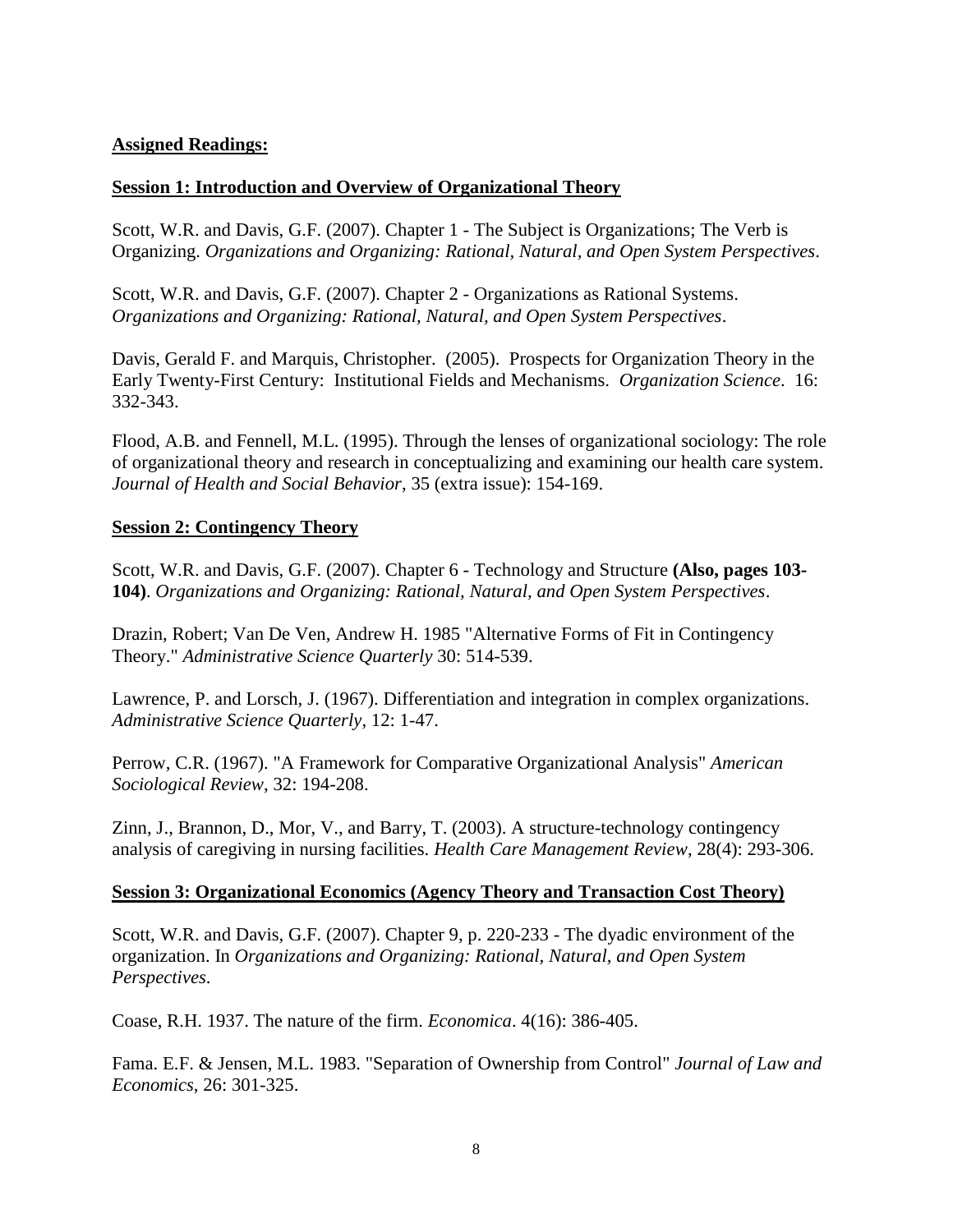Jensen and Meckling 1976. "Theory of the Firm: Managerial Behavior, agency costs, and Ownership Structure" *Journal of Financial Economics*, 3: 305-360.

Robinson, J.C. (1997). Physician-Hospital integration and the Economic Theory of the Firm. *Medical Care Research Review*, 54(1):13-24.

Robinson, J. (1997). Organizational economics and health care markets. *Health Services Research*, 36(1): 177-189.

Williamson, O.E. (1981). The economics of organization: The transaction cost approach. *American Journal of Sociology*, 87(3): 548-577.

Zinn, J.S., Mor, V., Intrator, O. et al. (2003). The impact of the prospective payment system for skilled nursing facilities on therapy service provision: A transaction cost approach. *Health Services Research*, 38(6 pt. 1): 1467-1485.

# **Session 4: Resource Dependence Theory**

Pfeffer J.; Salancik G.R. (1978). Chapters 3, 6, & 9 In *The External Control of Organizations: A Resource Dependence Perspective*. New York: Harper & Row. **[E-Book available with UF Library]**

Scott, W.R. and Davis, G.F. (2007). Chapter 9, p. 233 – 244, The dyadic environment of the organization. In *Organizations and Organizing: Rational, Natural, and Open System Perspectives*.

Alexander, J.A., and Morrisey, M. (1989). A Resource-dependence Model of Hospital Contract Management. *Health Services Research*; 24(2):259-284.

Banaszak-Holl, J., Zinn, J.S. and Mor, V. (1996). The impact of market and organizational characteristics on nursing care facility service innovation: A resource dependency perspective. *Health Services Research*, 31(1): 97-117.

Casciaro, T. & Piskorski, M.J. (2005). "Power imbalance, mutual dependence and constraint absorption: A closer look at resource dependence theory." *Administrative Science Quarterly*, 50: 167-199.

Hillman, A.J., Withers, M.C., and Collins, B.J.(2009). Resource Dependence Theory: A Review. *Journal of Management*, 35: 1404-1427.

## **Session 5: Institutional Theory**

Scott, W.R. and Davis, G.F. (2007). Chapter 10, p. 257-277, Organization of the environment. In *Organizations and Organizing: Rational, Natural, and Open System Perspectives*.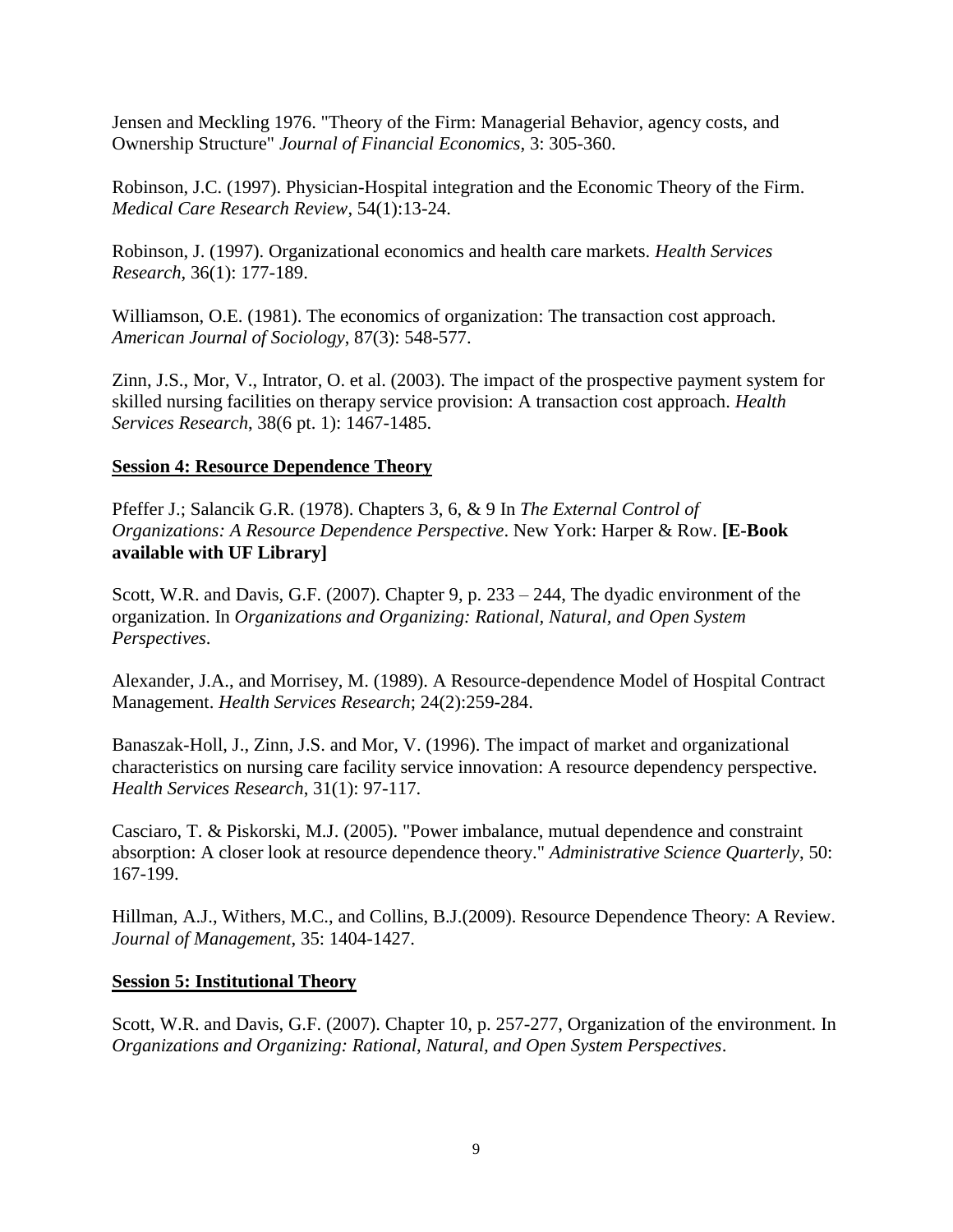D'Aunno, T., Sutton, R., and Rice, R. (1991). Isomorphism and external support in conflicting institutional environments: A study of drug abuse treatment units. *Academy of Management Journal*, 34: 636-661.

DiMaggio, P. and Powell, W. (1983). The iron care revisited: Institutional isomorphism and collective rationality in organizational fields. *American Sociological Review*, 48: 147-160.

Meyer and Rowan, (1977). "Institutionalized Organizations: Formal Structure as Myth and Ceremony" *AJS* 83: 340-63

Selznick, P. (1996). Institutionalism "Old" and "New". *Administrative Science Quarterly*, 2: 270- 277.

# **Session 6: Organizational Ecology**

Aldrich, H, and Ruef, M. (2006). Ch. 2, 6, & 9, The Evolution Approach, Organizational Forms, & Emergence of New Populations of Organizations. In *Organizations Evolving*.

Bruderl and Schussler 1990. "Organizational Mortality: The Liabilities of Newness and Adolescence" *ASQ* 35: 530-47.

Carroll. G. and Swaminathan, A. 2000. "Why the Microbrewery Movement? Organizational Dynamics of Resource Partitioning in the US Brewing Industry." *American Journal of Sociology*, 106:715-762.

Hannan, M. and Freeman, J. (1984). Structural inertia and organizational change. *American Sociological Review*, 49: 149-164.

Wholey, D., Christianson, J. and Sanchez, S. (1992). Organization size and failure among health maintenance organizations. *American Sociological Review*, 57: 829-842.

# **Session 7: Strategy and Performance**

Scott, W.R. and Davis, G.F. (2007). Ch. 12, Strategy, structure, and performance: The sociology of organizational strategy. In *Organizations and Organizing: Rational, Natural, and Open System Perspectives*.

Castle, N.G. (2003). Strategic groups and outcomes in nursing facilities. *Health Care Management Review*, 28(3): 217-227.

Snail, T.S. and Robinson, J.C. (1998). Organizational diversification in the American hospital. *Annual Review of Public Health*, 19: 417-453.

Snow, C. and Hrebiniak (1980). Strategy, Distinctive Competence, and Organizational Performance. *Administrative Science Quarterly*, 25(2):317-336.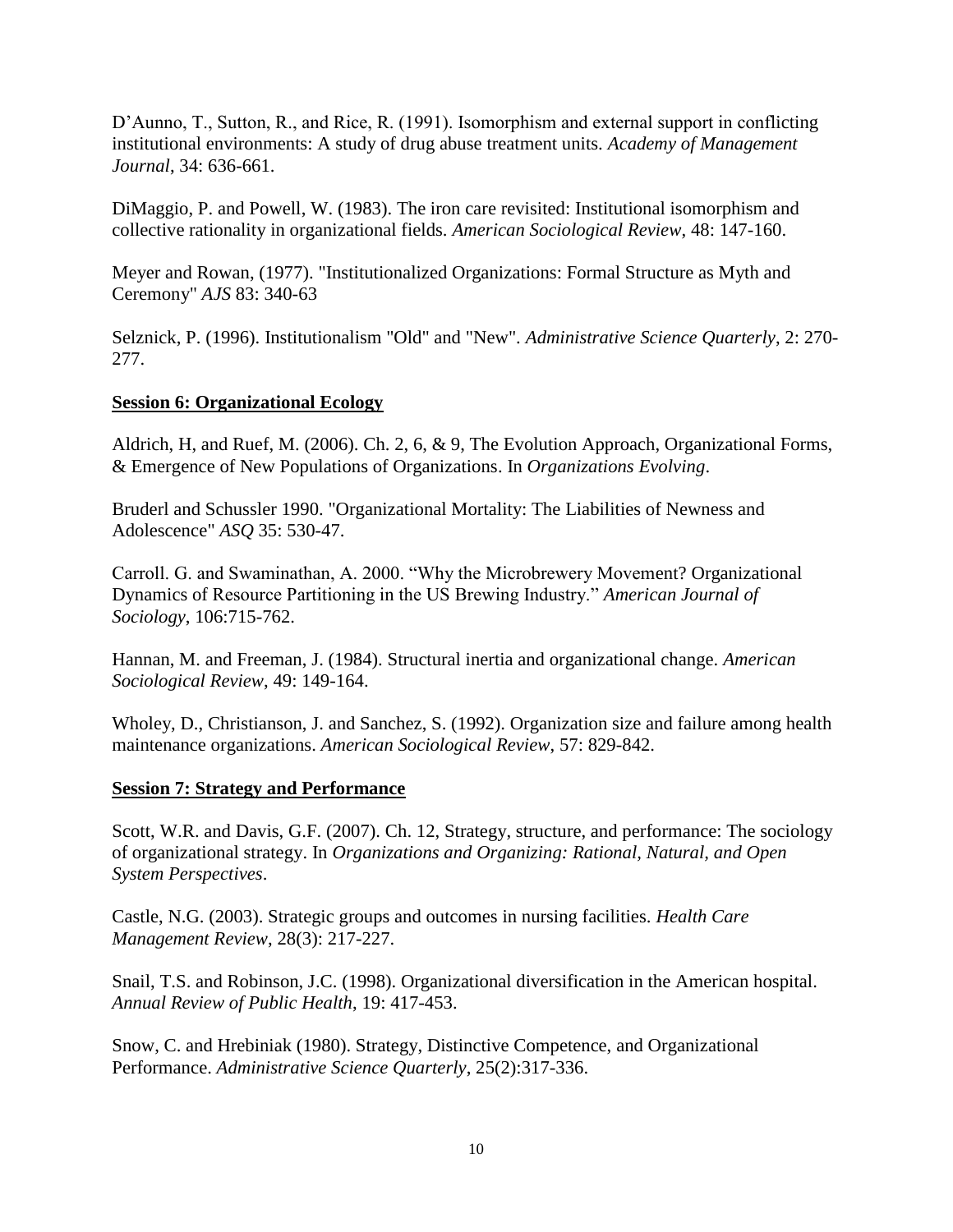# **Session 8: Resource Based View of the Firm and Industrial Organization Economics**

Barney, J.B. (1991). Firm resources and sustained competitive advantage. *Journal of Management*, 17: 99-120.

Teece, D., Pisano, G., and Shuen, A. (1997). Dynamic Capabilities and Strategic Management. *Strategic Management Journal*, 18(7): 509-533.

Short, J., Palmer, T., and Ketchen, D. (2002). Resource-Based and Strategic Group Influences on Hospital Performance. *Health care Management Review*, 27(4): 7-17.

Starkey, K.B. Weech-Maldonado, R., and Mor, V. (2005). Market competition and quality of care in the nursing home industry. *Journal of Health Care Finance*, 32; 67-81.

# **Session 9: Integrating Multiple Theoretical Perspectives**

Aldrich, H, & Ruef, M. (2006). Ch. 3, How the Evolutionary Approach Relates to Other Approaches. In *Organizations Evolving*.

Scott, W.R. & Davis, G.F. (2007). Ch. 14, Changing Contours of Organizations and Organization Theory. In *Organizations and Organizing: Rational, Natural, and Open System Perspectives*.

Clarke, L., & Estes, C. (1992). Sociological and economic theories of markets and nonprofits: Evidence from home health organizations. *The American Journal of Sociology*, 97: 945-969.

Krein, S. (1999). The adoption of provider-based rural health clinics by rural hospitals: A study of market and institutional forces. *Health Services Research*, 34: 33-60.

Zinn, J., Weech-Maldonado, R. and Brannon, D. (1998). Resource dependence and institutional elements in nursing home TQM adoption. *Health Services Research*, 33: 261-273.

## **Session 10: Interorganizational Relationships/ Network Theory**

Scott, W.R. and Davis, G.F. (2007). Ch. 11, Networks in and around organizations. In *Organizations and Organizing: Rational, Natural, and Open System Perspectives*.

Oliver, C. (1990). Determinants of interorganizational relationships: Integration and future directions. *Academy of Management Review*, 15: 241-265.

Ring, P. and van de Ven, A. (1994). Developmental Processes of Cooperative Interorganizational Relationships. *Academy of Management Review*, 19(1):90-118.

Suggested: Shortell, S.M. and Rundall, T.G. (2003). Physician-organization relationships: Social networks and strategic intent. In *Advances in Health Care Organization Theory*, Ed. S.S. Mick and M.E. Wyttenbach. San Francisco, CA: Jossey-Bass.